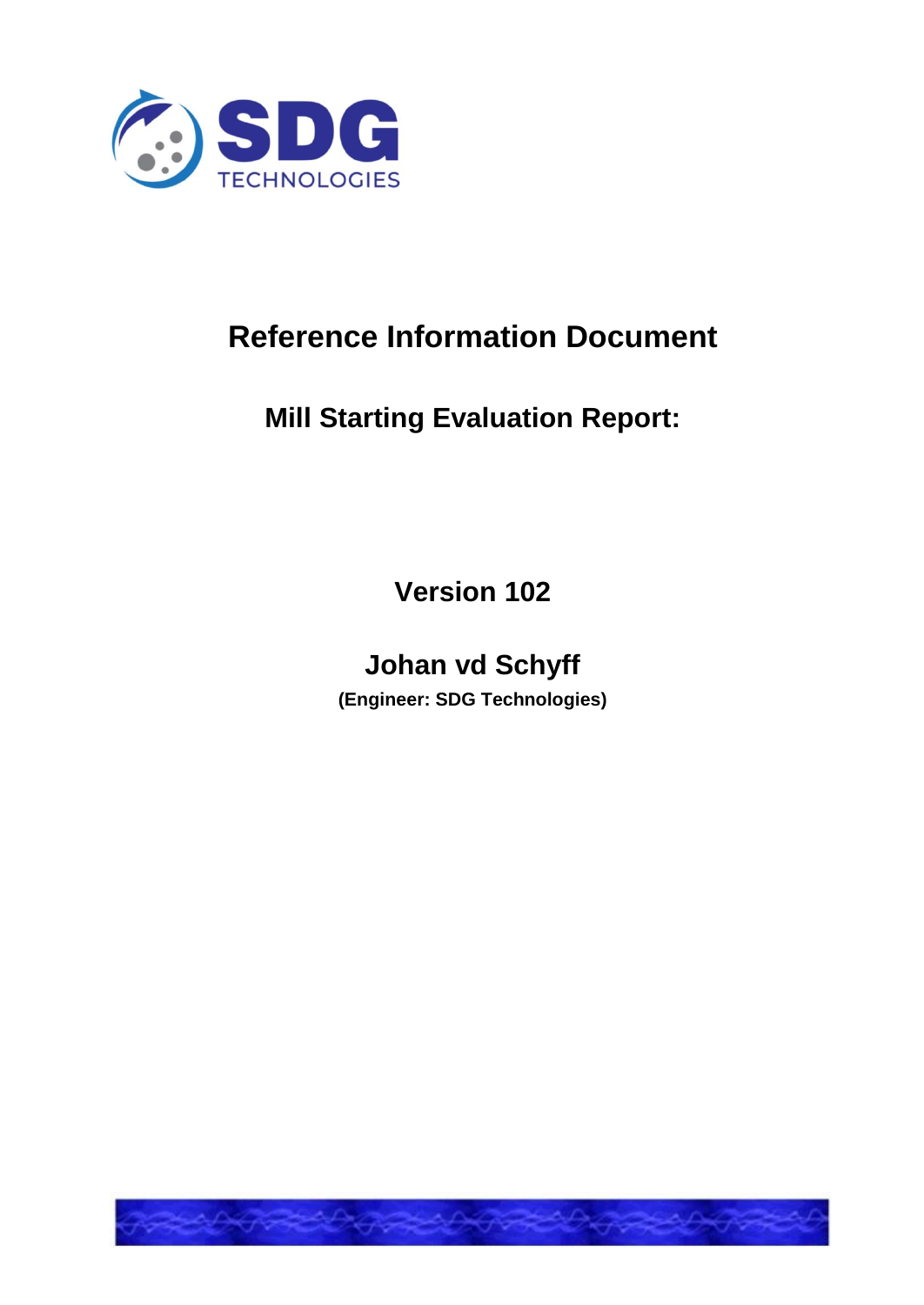#### *Document No*

**LRS\_Reference Document\_V102**

*Date*

**27 October 2021**

#### *Title*

#### Reference Information: LRS Evaluation Reports





#### *Purpose of this document*

This document is intended to provide more detailed information when a report is presented by SDG Technologies once a start-up test has been done and the performance of the LRS been evaluated

There are several possible performance defects on LRS's which can cause long term mechanical damage to girth gear and pinion, gearbox, bearing and couplings. It can also lead to electrical failures like slip-ring flashing and reduced motor life.

The following aspects are being addressed and explained in more detail

- Torque spikes being generated during a start-up cycle and the effect thereof
	- o The various limits for torque spikes are being provided and explained
- What factors control the torque spikes and what can be done to remedy or control it.
	- o Controls such as temperature controls to ensure starting torque within range by making use of heaters and coolers.
- The importance of continuous monitoring as the performance of the LRS change over time

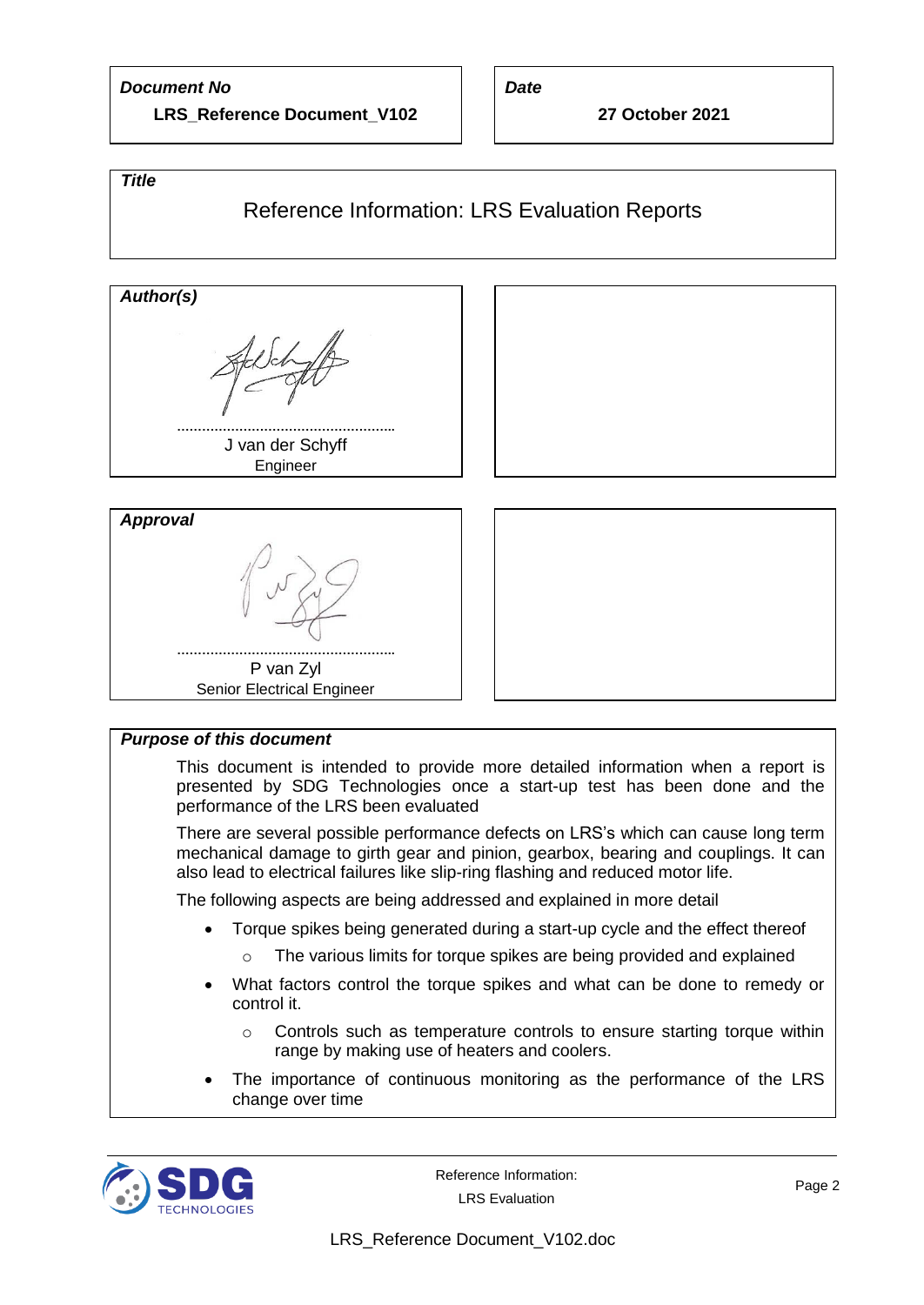| $\circ$ | Electrode deterioration being the major factor in causing performance<br>change are being explained and what is causing the electrode<br>deterioration.                                                                                                                                                                                                      |
|---------|--------------------------------------------------------------------------------------------------------------------------------------------------------------------------------------------------------------------------------------------------------------------------------------------------------------------------------------------------------------|
| $\circ$ | The major factor for causing electrode deterioration is contamination of<br>the electrolyte and information are being provided how to limit the<br>contamination and the subsequently the deterioration. Two apects being<br>explained are the use of Demineralised water and using filters to keep<br>dust and unwanted minerals away from the electrolyte. |
|         | The means provided by SDG to do continuous monitoring such as:                                                                                                                                                                                                                                                                                               |
| $\circ$ | Ad Hoc testing and evaluation with portable testing and measuring<br>equipment                                                                                                                                                                                                                                                                               |
| $\circ$ | Ad Hoc testing making use of partially installed components as a cost<br>saving exercise.                                                                                                                                                                                                                                                                    |
| $\circ$ | Continuous monitoring of every start with an installed system from SDG<br>Technologies called the Mill Safe Start System                                                                                                                                                                                                                                     |
|         |                                                                                                                                                                                                                                                                                                                                                              |
|         |                                                                                                                                                                                                                                                                                                                                                              |

#### **LIMITATIONS**

SDG Technologies, its servants, agents or contractors shall not be liable for any loss or damage of any kind (including consequential loss) suffered by the Client or any loss or damage of any kind (including consequential loss) suffered by any third party, howsoever such loss or damage may have been caused or sustained and whether or not as a result of the negligence or breach of contract (whether fundamental or otherwise) or other wrongful act of SDG Technologies, any of its servants, agents or contractors. The Client, by acting on this report, accepts these terms and conditions, indemnifies and holds SDG Technologies, its servants, agents and contractors harmless against all such loss or damage.

#### Amendment History

| Rev | Date                  | Details                                                 | <b>Distribution</b> |
|-----|-----------------------|---------------------------------------------------------|---------------------|
| 1.0 |                       | 2021/10/19   Starting Evaluation: Information Reference |                     |
|     |                       | Final Report V1.0 report                                |                     |
| 102 | 2021/10/27   Revision |                                                         |                     |
|     |                       |                                                         |                     |

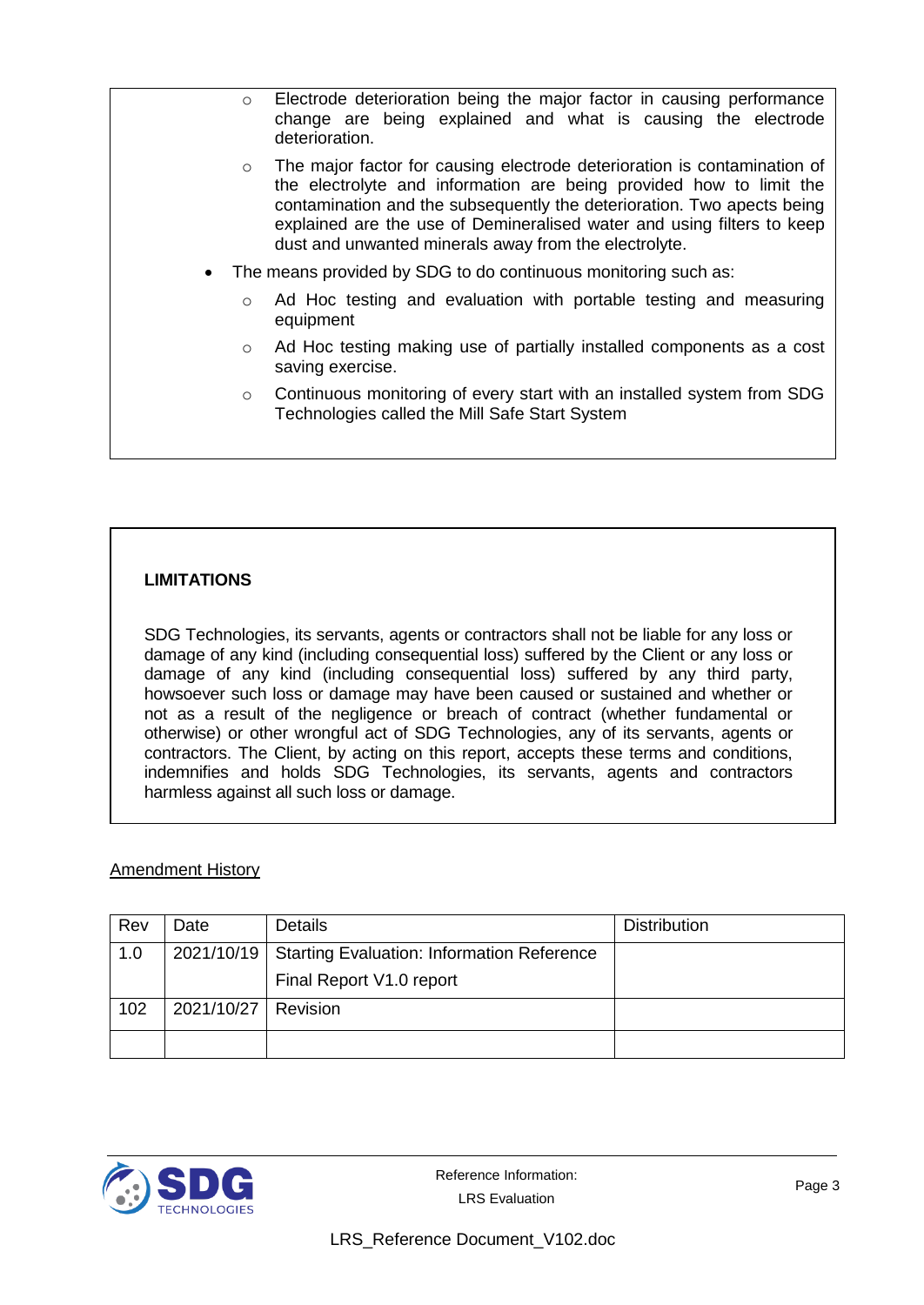## **TABLE OF CONTENTS**

| <b>Item</b> |                                                           |  |
|-------------|-----------------------------------------------------------|--|
|             |                                                           |  |
|             |                                                           |  |
|             |                                                           |  |
|             |                                                           |  |
|             |                                                           |  |
|             | 5. WHY FIT HEATERS IF YOU ALREADY HAVE A HEAT PROBLEM?  9 |  |
|             |                                                           |  |
|             |                                                           |  |
|             |                                                           |  |

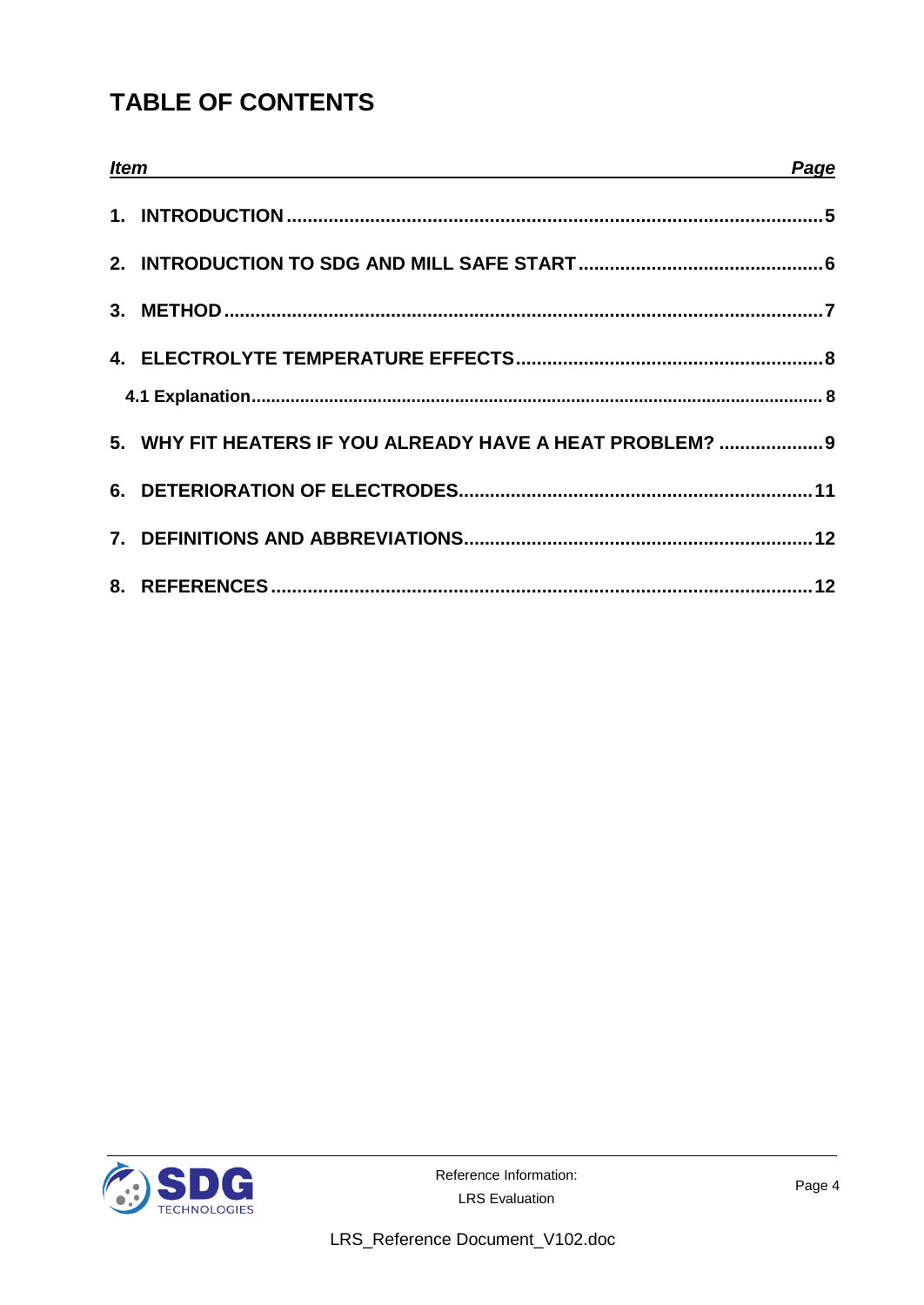### **1. INTRODUCTION**

SDG specializes in testing Liquid Resistance Starter (LRS) performance since 2005

For more information on SDG Technologies, please refer to the section called "Introduction to SDG and Mill Safe Start".

For more information on the calculations used, please refer to the section called "Method".

For an explanation of acronyms used, please refer to the section called "Definitions and Abbreviations".

Bad LRS performance has a well-documented long term detrimental effect on mechanical and electrical reliability of mills. (Ref1)

A good LRS that is well looked after and monitored, can provide trouble-free reliable starting of a mill with torque transients not much higher than normal running operation. While generally robust and reliable, it is advised to periodically measure the performance of LRS's with start-up tests to determine the torque spikes inflicted on the drive system.

There are several possible performance defects on LRS's which can cause long term mechanical damage like girth and pinion gear cracking, gearbox problems and bearing problems. It can also lead to electrical failures like slip-ring flashing and reduced motor life.

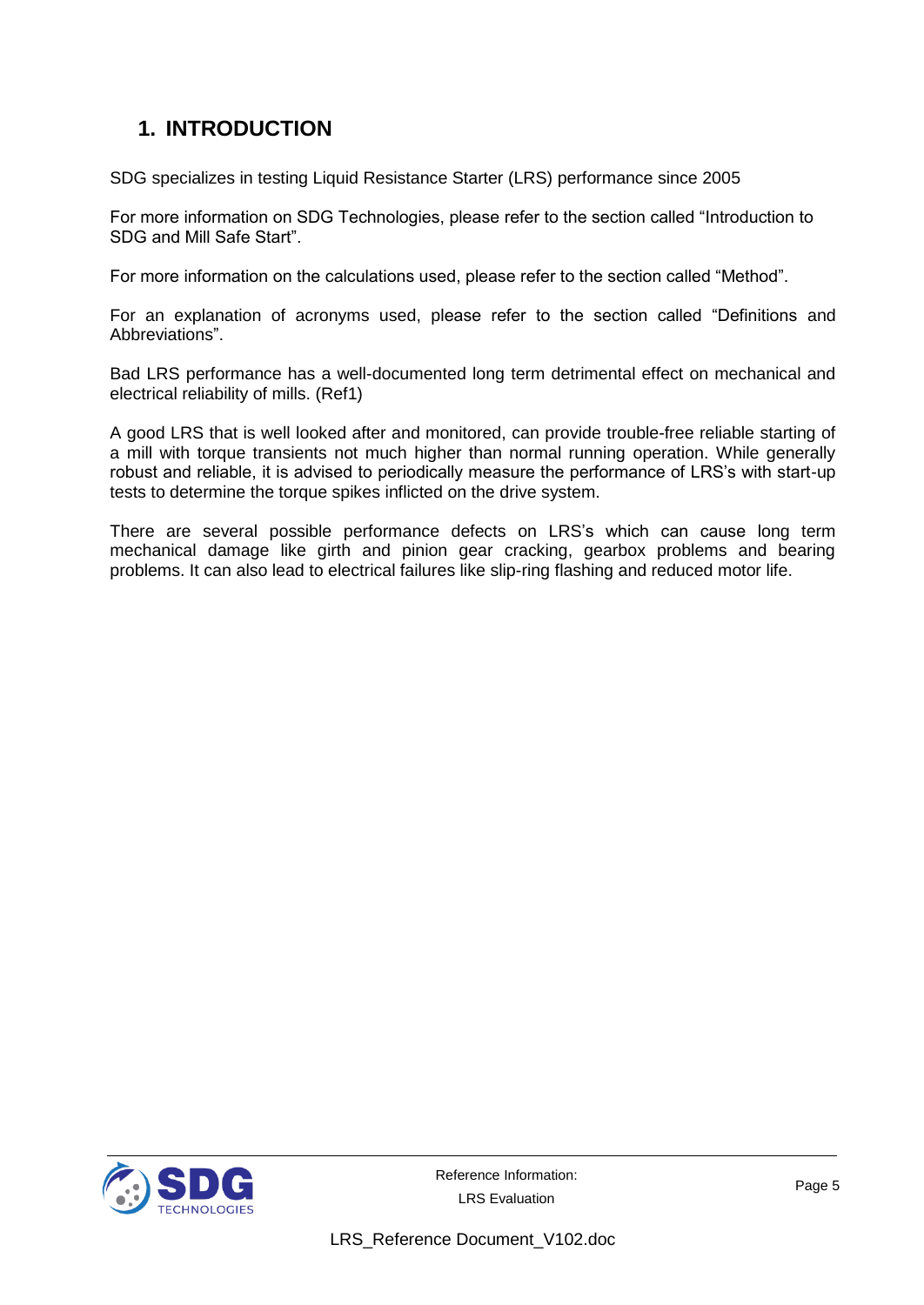### **2. INTRODUCTION TO SDG AND MILL SAFE START**

SDG Technologies was established in 1999 and specializes in testing Liquid Resistance Starter (LRS) performance. We have been involved for many years in numerous investigations and remedial action where inadequate LRS performance was responsible for damage resulting in mechanical failure. Clients include numerous mining companies (for example Glencore Xstrata, Goldfields, First Quantum Minerals, Anglo Platinum, Oceana Gold, Zimplats, etc) across many countries such as Ghana, Zambia, Zimbabwe, Guinea, Philippines, South Africa, etc..

The extent of the mechanical failures caused by bad LRS performance varies greatly depending on frequency of starting, quality of the mill manufacturing and safety factors in mill design.

Mechanical defects may show up quickly, but often only years after commissioning, which include girth gear cracking, pinion gear shaft shearing and gearbox vibrations.

The high torque transients caused by an underperforming LRS stresses the mechanical drivetrain on each start-up, causing any latent manufacturing imperfections to show up. At low start-up frequencies, it is possible that an underperforming LRS may not have an effect on the mechanical reliability during the working life of the mill.

This is an unnecessary risk to take, because the cost of ensuring good LRS performance is trivial compared to the cost of mechanical failure. Some LRS problems can also cause electrical failures, like slip-ring arcing.

To evaluate LRS performance, SDG records rotor currents and voltages during a full load startup and evaluates the LRS using specially developed hardware and analysis software. The tests are quick, with minimal production loss.

All equipment can be safely connected while the mill is running, although it is normally done once the mill has stopped. The mill is stopped under full load conditions and started again immediately. The equipment may be disconnected while the mill is running. The only production time lost is therefore a single mill stop and start, if the safety procedures on site allows.

A torque trace (air-gap torque) is produced, as well as the expected motor shaft torque on a typical mill including the effects of mechanical system transient response (overshoot) and backlash. This is then compared to the recommendations of the Anglo Specification 581006 "Torque Limits for Grinding Mill Drives".

The main product of SDG Technologies is the Mill Safe Start dropped charge protection and LRS monitor which records each and every start-up and uploads it to a server, where torque traces are generated in pdf format. This report is emailed, monitored by SDG and available online. As all information is available on each start-up, this allows trending of the LRS performance and also immediate notification if something goes wrong with the LRS.

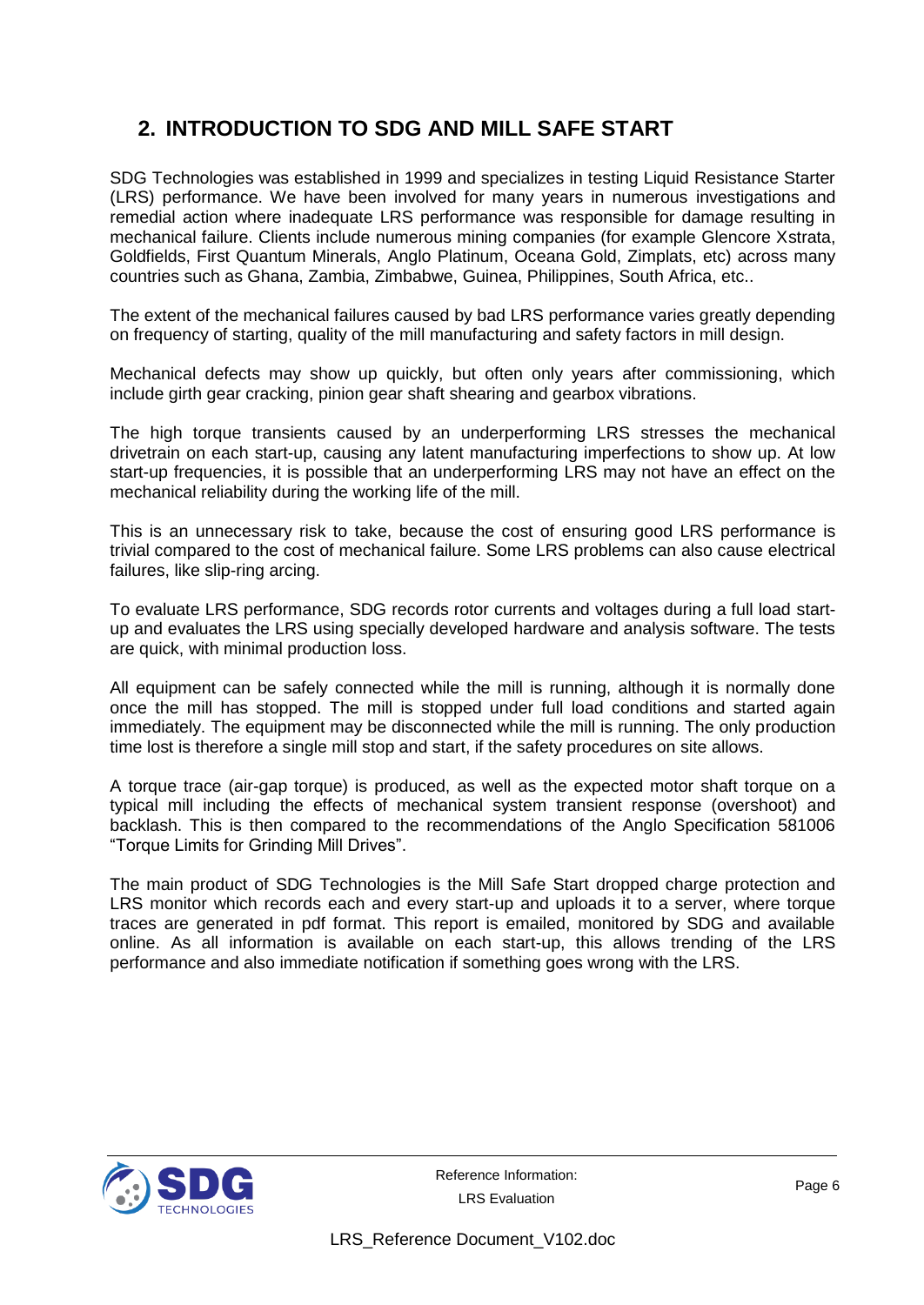#### **3. METHOD**

Liquid Resistance Starter (LRS) technology is an old and proven technology which has not evolved much over many years. However, mill sizes have become ever bigger. Generally, mills of higher power seem to be more susceptible to torque transient damage. The absolute performance figure of a LRS is called the turn-down ratio (TDR) and remained at a typical value of 50:1 or worse for many years even though the mill power was inching up.

Anglo Technical Division (ATD) in collaboration with FLSmidth developed a specification AAC Specification 581006 (Ref 2) to address failures experienced on their fleet of five 10.4MW dualpinion mills at Rustenburg. This imposes a very strict limit on the maximum torque transient allowed on grinding mills.

SDG has been involved with these measurements and numerous other cases thereafter, and apply the principles of this specification during evaluations.

The air-gap torque (Tag) can be calculated from the rotor current. This is the torque exerted by the electrical field on the motor rotor. This is under the control of the LRS and is therefore the parameter that must be evaluated and modified if necessary. The torque exerted by the motor shaft on the rest of the drive train is related to this torque by the mechanical system response. The motor inertia reduces the torque transient, while backlash and linear system response amplifies the torque transient. After substantial Matlab modelling on different mills, comparison with motor shaft torque measurements and consultation with mill manufacturers, Anglo Technical developed the specification for LRS performance AAC 581006. If the LRS adheres to this specification it will not produce torque transients sufficient to damage to the biggest geared mills, even when started several times a day.

At the time of the publication of the specification, the preferred manufacturer of LRS's for Anglo Platinum (RWW) did not have a starter that could meet the specification, with their best LRS achieving a 50:1 turn-down ratio. A multistage starter configuration was therefore implemented on the biggest mills within Anglo Platinum providing a very high turn-down ratio of 400:1. In the mean time, RWW has introduced a new starter family of 100:1 ratio LRS's which are adequate for application to the bigger grinding mills.

The evaluation methodology followed to determine the Equivalent Shock Load Torque (ESLT) is to multiply the air-gap torque transient content that has a rise-time of quicker than 100ms with a weighing factor, and then compare it to a level.

AAC 581006 multiplies the >10Hz components with 2x and compares it to 2x the torque rating of the mill. It recommends that the ESLT should not exceed 200% of the torque at rated power.

For general application, SDG multiplies the first step with 1.8x and transients thereafter with 1.5x. This trace (ESLT) is then compared to the gearbox rating, or else generally with the % of rated torque of the motor. An ESLT exceeding 300% generally causes serious mechanical problems due to LRS underperformance. We therefore recommend improvement wherever we find the ESLT exceeding 300%, as a rule of thumb. Of course, lowering it to below 200% as recommended by AAC581006 is even better. Where the start-up frequency is high or where the mechanical drive train is already compromised, it is desirable to keep within the AAC581006 spec's recommendation to extend the working life of the mill drive train.

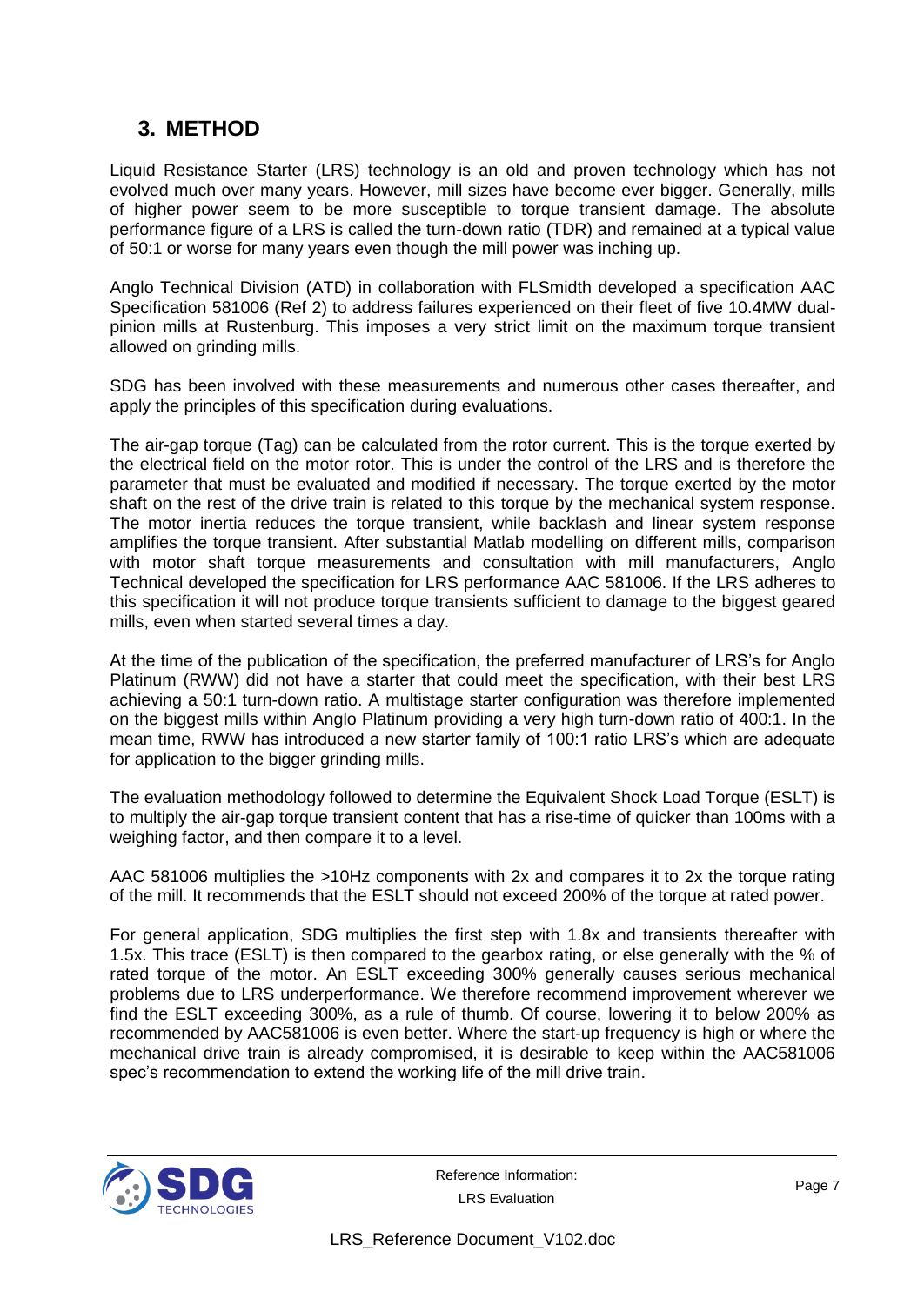### **4. ELECTROLYTE TEMPERATURE EFFECTS**

#### **4.1 Explanation**

The temperature of the electrolyte affects its conductivity therefore affecting the start-up torque which is being determined by the electrolyte conductivity.

The conductivity meter compensates its conductivity reading for the temperature, reading it as it would be at 25°C. It is therefore not a true reflection of the conductivity as it varies with temperature, but rather of the total kg of Sodium Carbonate in the tank. If the conductivity on the meter remains the same at a high temperature, it is not an indication that the Start Up Torque is going to be OK.

The start-up torque Tag at Temperature of 25°C is used as the reference Tag0 in the formula that expresses the change in Start Up Torque as a function of temperature, as follows:

 $Tag = Tag<sub>0</sub> (1+\theta \Delta T)$ where  $\Delta T = T - T_0$ 

Tag is Start Up Torque at a temperature T Tago is the Start Up Torque at a specific temperature  $To = 25^{\circ}C$ θ is the temperature coefficient of conductance of Na2CO3, which is 0.0265 if a reference temperature of 25°C is used.

With this formula, it is now possible to plot the Start Up Torque and the Starting Spike for different temperatures, if only a single Start Up Torque has been measured. The Start Up Torque is plotted in dark blue, while the Starting Spike is plotted in light blue.

This means that the exact temperatures where it is safe to start can be found. **For different electrolyte strengths this will be different. In the evaluation reports, the safe temperatures for the electrolyte strengths as it is found are being plotted. However, note that if the electrolyte strength is changed, the safe temperatures will change!**

The specification AAC 581006 "Torque Limits for Grinding Mill Drives" advises that the torque spikes should be kept below 200%. As explained, the Starting Spike is directly proportional to the Start Up Torque, but typically about 1.8x as big. For the Starting Torque to remain below 200% is therefore very difficult, as it means that one should not start up above 200/1.8 = 111%.

Three temperature points are noted for starting in the reports:

- 1. The temperature where the Start Up Torque falls below 110%. It is dangerous to start cooler without compensation.
- 2. The temperature where the Start Up Torque is 130%, which is the start-up torque normally recommended for wet milling applications of no electrode movement compensation is employed.
- 3. The temperature where the Start Up Torque is 140%, which is the maximum start-up torque normally recommended

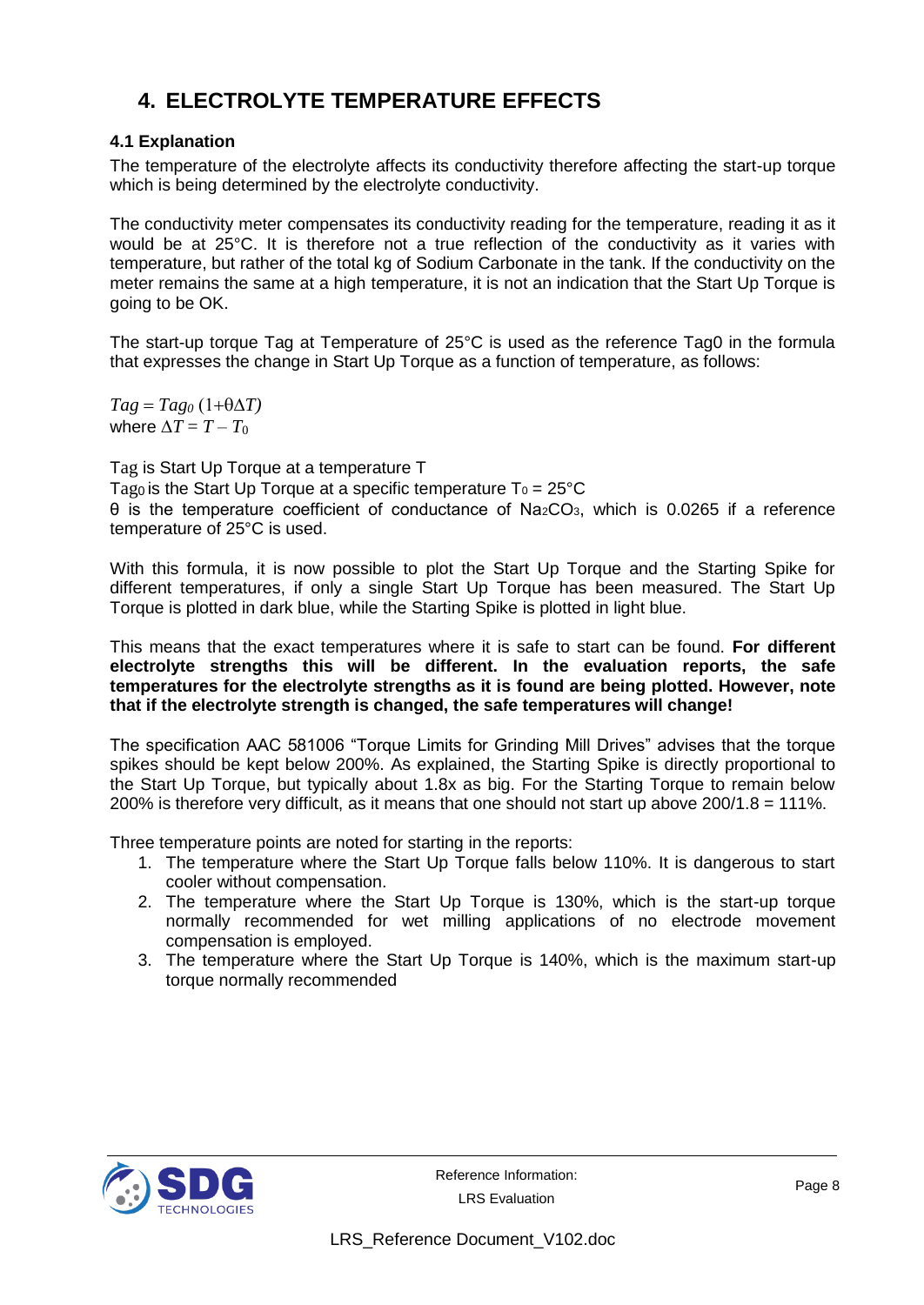### **5. WHY FIT HEATERS IF YOU ALREADY HAVE A HEAT PROBLEM?**

It may sound counter-intuitive to recommend fitting a heater when you have heat problems on an LRS, and therefore the basics are quickly covered here to explain it. This is the most basic way to control the temperature.

SDG perceives that there is a lack of interest in implementing proper temperature control due to perceived cost, yet the cost of implementation of this option is negligible.(usually <R10 000).

The main problem with the LRS heat is not a too high temperature, but a too wide temperature range….. A wide temperature range corresponds to a wide range of starting torques. So except if the temperature happen to be in the middle, you will always be starting too high or too low.

If the temperature was always at the same high value, SDG can tune the electrolyte so that the LRS can give a perfect start at this high temperature, no problem. The aim is to limit the temperature variation to within a 10°C band.

The LRS cools down through natural convection, if no additional cooling is fitted. The hotter the water the quicker it will cool down. The important thing is the difference between the LRS water and the ambient. If we can ensure that the water is always at around the hottest ambient temperature experienced, it will always cool down by itself after a start-up after some time.

The important thing is that this removes the requirement to be able to start at a low temperature. Therefore we can tune it to start correctly at the high temperature and not worry about the low end.

Hand-in-hand with this solution is that the control system should only allow the LRS to start within the acceptable band of temperatures. (Or this can be done with thermostats if needed.) If the controlled temperature was selected high enough, the LRS will always cool down, and if the temperature goes beyond the maximum temperature, it is only a question of waiting a while for the LRS to cool down. At a low start-up rate this is acceptable.

The starts-per-hour may be improved further by adding a small air-blast cooler that takes the LRS water directly, without need for heat exchanger or cooling water.

The solution has the following draw-backs, which are seen as small compared to the huge improvement in starting torque range:

- Electrode service life decreases approximately by half with every 10°C increase of mean temperature. If the LRS has a very good turn-down ratios, it can decrease considerably before the shorting spike becomes a concern. Also, if dust covers and low mineral water are used, the life time is good to start with.
- During a shutdown, the heaters will still need to be provided with auxiliary power to keep the water warm. If this is not done for some reason, the control system must prevent the mill from start-up if the temperature has fallen too low after a shut. If the water was allowed to cool down a lot, it will take several hours to increase the water temperature to the correct level.

A typical control band for the heater thermostats would be  $40^{\circ}$ C to  $43^{\circ}$ C, and the electrolyte tuned for a safe start-up torque between 40°C and 50°C. This provides adequate safety margin from the point where boiling of the water becomes serious, which is around 60°C.

Standard heaters used for LRSs are the 1000mm 5kW S5000 Hotrod heaters.

With LRS's that has very good turn-down ratios, another possibility for improving the temperature range is temperature compensation. This basically "scales" the LRS to use only a portion of the run-down when cold, keeping the start-up constant over a wide temperature

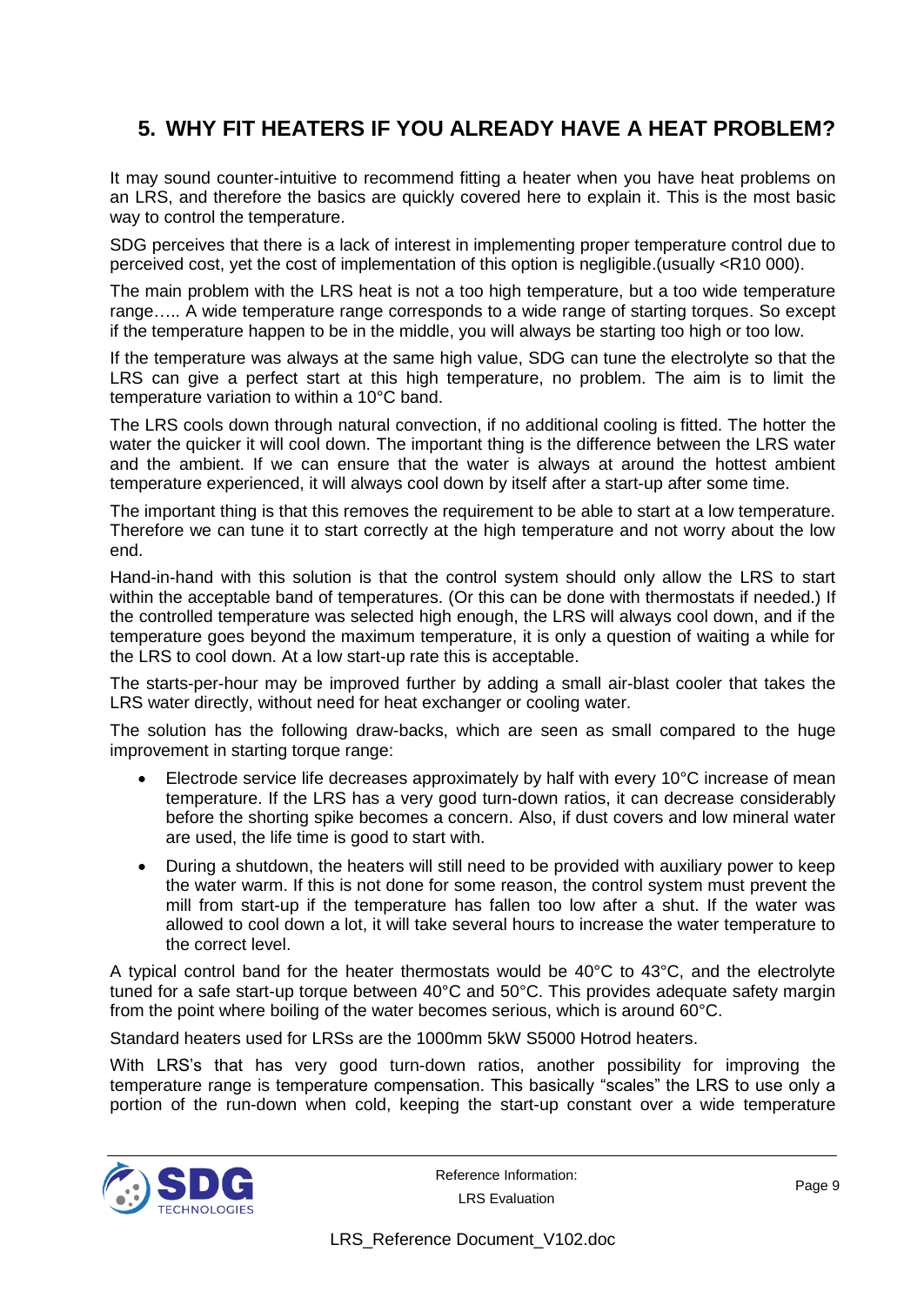range. This is the recommended solution, as the "high critical area" problem can also be addressed using the associated control technique, driving the electrodes down with a VSD. Here is an example of a mill which are following the tight temperature control philosophy



Thu Oct 07 2021 15:52 to Sat Oct 09 2021 03:38

The Red trace is the temperature of the electrolyte, while the blue trace is the ambient temperature

Looking at the example trace, you will notice:

- 1. Set-point for this mill (in DRC where it can get very hot) is 41degC, which is above expected maximum ambient.
- 2. Heaters heat the top layer of water where the 500mm temperature probe is located.
- 3. Every hour the stirrer comes on for 5 minutes, mixing the water, and the measured temperature drops, the heaters switch on again.
- 4. The net result is that the total tank water temperature remains consistent within 2 or 3 degrees, enabling an accurate start-up torque each time.

The example trace is from an LRS where the Safe Start controls the temperature, but the same can easily be done with a PLC.

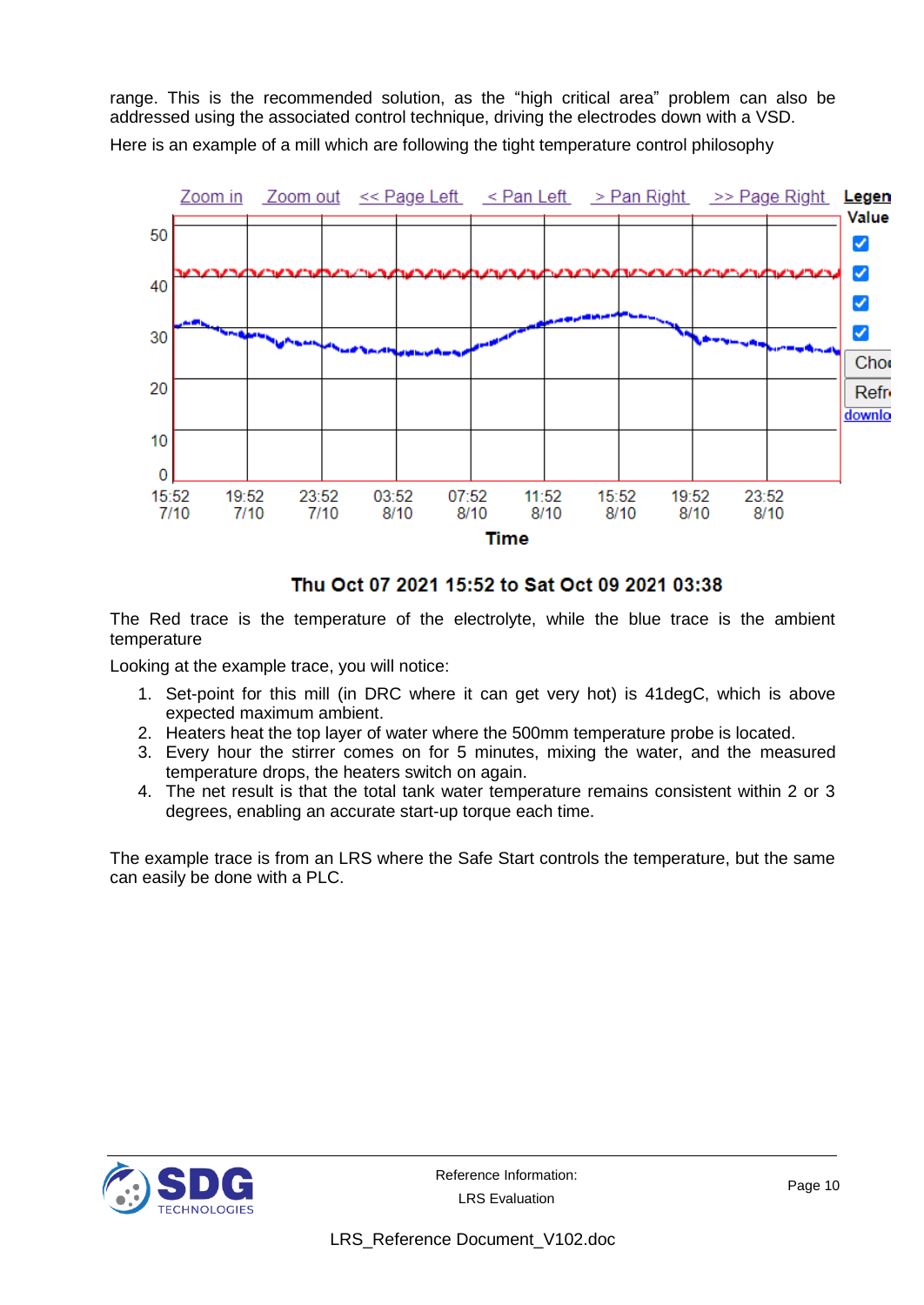### **6. DETERIORATION OF ELECTRODES**

Electrode deterioration occurs as a result of contaminated electrolyte which can be due to dust ingress or bad quality of water used which contain unwanted minerals. The deterioration of electrodes are seen in the TDR, when the TDR dropped, indicating electrode deterioration.

• It is recommended to install Filters on the door louvers to prevent dust from entering into the electrolyte.

New doors with louvers as well as the recommended filter material as shown below can be obtained from RWW Eng.. Alternatively, the filter frames can be manufactured by mine personnel and be installed on the door panels over the louvers, as per picture below.



Product name: FWC 200 Filter class: G3-EN779



The filter material may be cut to size and fitted in the filter housing.



LRS\_Reference Document\_V102.doc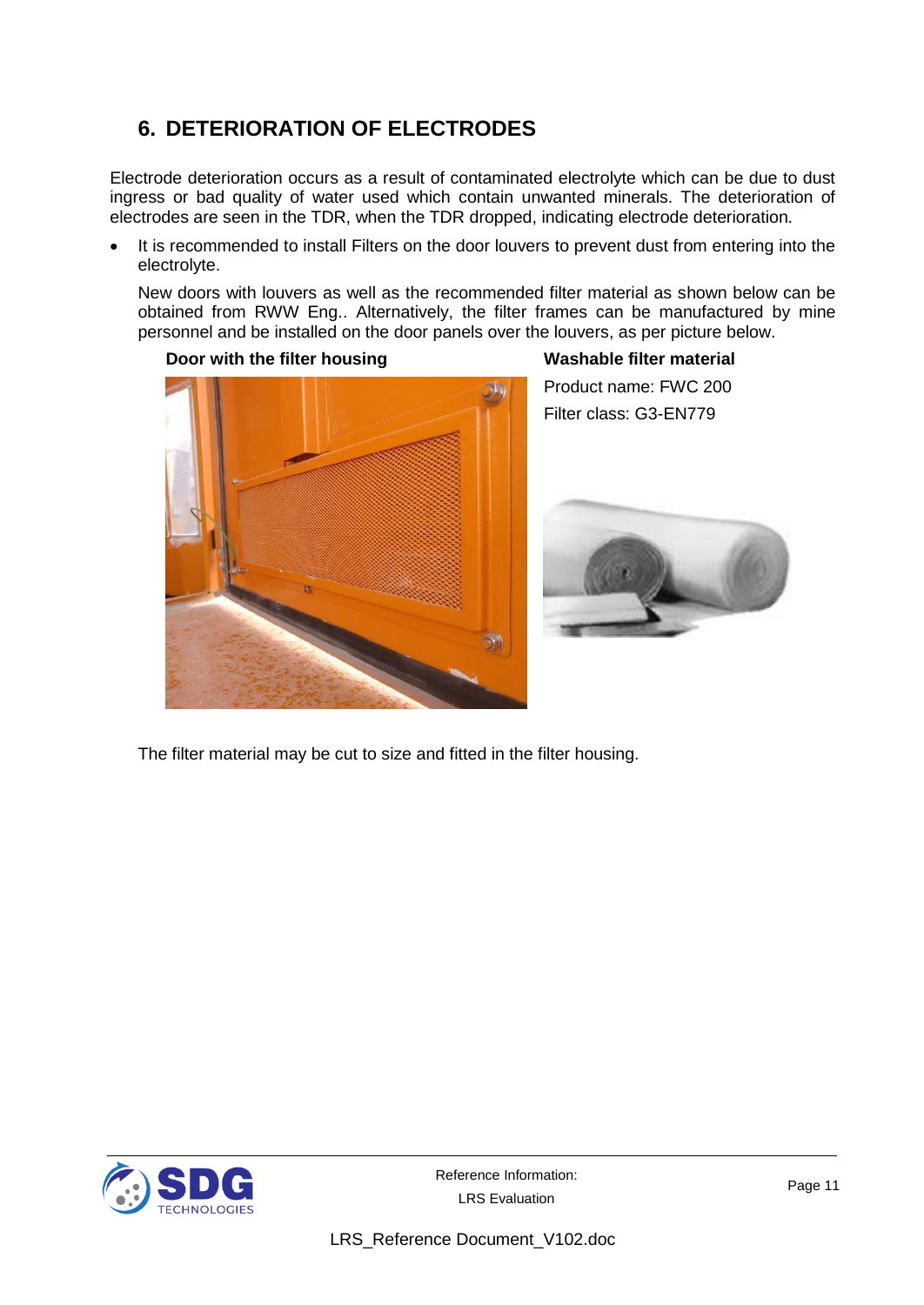### **7. DEFINITIONS AND ABBREVIATIONS**

- LRS Liquid Resistance Starter. A variable resistor inserted in series with a wound-rotor motor during starting. The resistance is obtained by passing the current through an electrolyte solution.
- Tag Air-gap Torque. Torque exerted on the motor rotor by the magnetic field in the stator.
- ESLT Equivalent Shock Load Torque. Allowance that must be added to the Tag (air-gap torque) to allow for mechanical system response and still be within safety margins.
- TDR It is the ratio of the maximum resistance measured to the minimum resistance measured
- S.C. Sodium Carbonate (Na2CO3) also called Soda Ash

#### **8. REFERENCES**

- 1) Hamilton, R.S. & Dr. Wainwright K.A. & Diering R.P. (2006). Lessons learned from recent failures of gear drives on mills in South Africa, SAG conference 2006 Vancouver
- 2) Specification AAC Specification 581006 "Torque Limits for Grinding Mill Drives